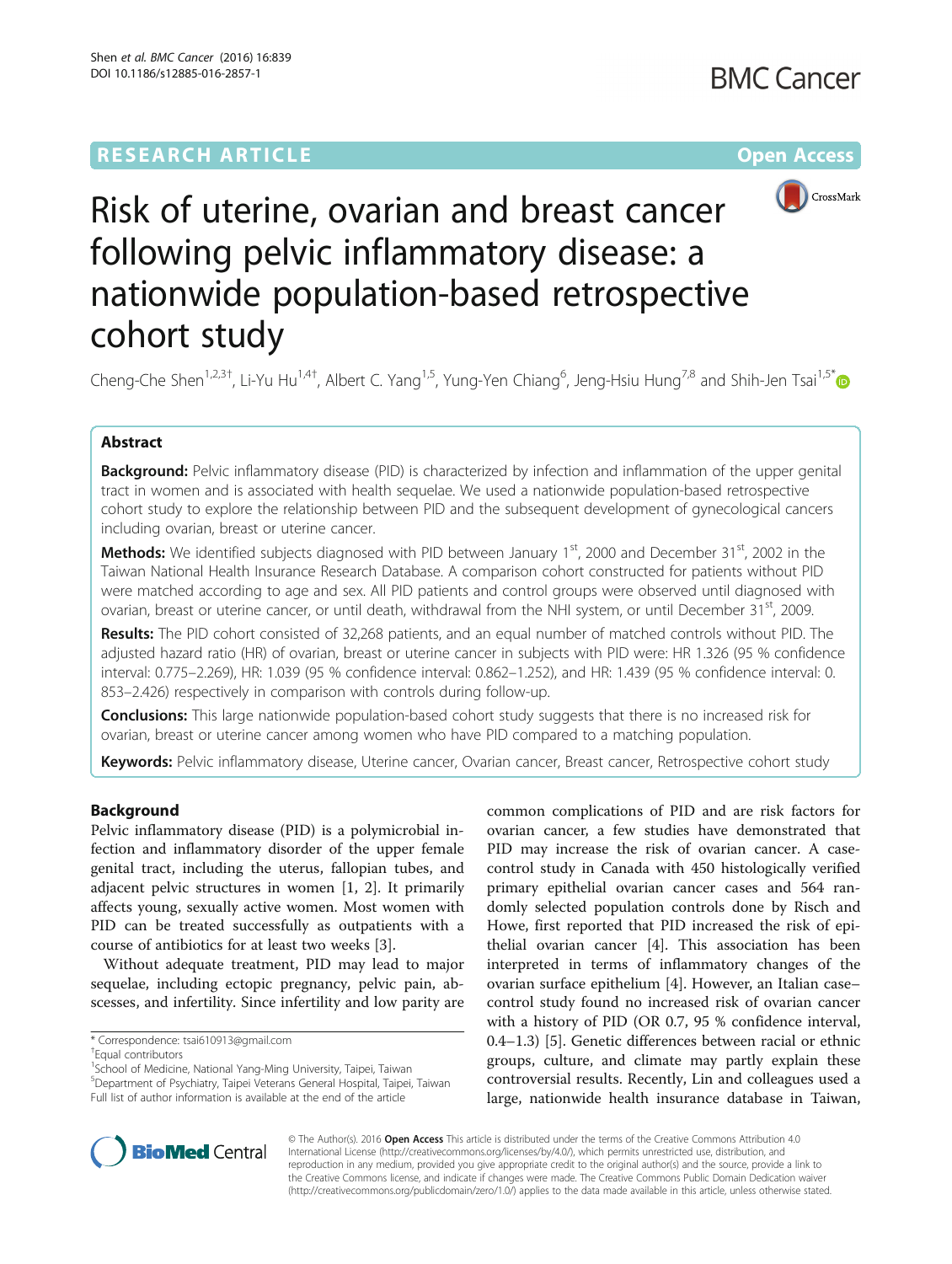demonstrating that the adjusted hazard ratio (HR) for ovarian cancer in patients with PID was 1.92 (95 % CI  $1 \cdot 27 - 2 \cdot 92$  during the 3-year follow-up period [\[6](#page-5-0)]. However, this study was limited by a short period between the PID and the diagnosis of ovarian cancer (1–3 years) [[7\]](#page-5-0). Furthermore, patients with International Classification of Diseases, ninth revision, clinical modification (ICD-9-CM) code 616 (inflammatory disease of cervix, vagina, and vulva) could have been wrongly classified in PID cases in that study [\[8](#page-5-0)]. For these reasons, the first aim of this study is to explore whether PID increases the risk of developing ovarian cancer with the same database (Longitudinal Health Insurance Database 2005, LHID2005), but with a longer follow-up period excluding ICD-9-CM code 616 in PID cases. The second aim of this study to investigate whether women with PID raise the risk of developing uterine or breast cancer.

# Methods

# Data source

Instituted in 1995, the National Health Insurance (NHI) program is a mandatory health insurance program that offers comprehensive medical care coverage, including outpatient, inpatient, emergency, and traditional Chinese medicine, to all residents of Taiwan, with a coverage rate of up to 98 % [\[9](#page-5-0)]. The NHI research database (NHIRD) contains comprehensive information regarding clinical visits, prescription details and diagnostic codes based on ICD-9-CM. NHIRD is managed by the National Health Research Institutes, and confidentiality is maintained according to the directives of the Bureau of NHI. We used LHID2005 as our study data source. LHID2005 contains all the original claim data of 1,000,000 beneficiaries, randomly sampled from the year 2005 Registry for Beneficiaries (ID) of the NHIRD; everyone who was a beneficiary of the National Health Insurance Program within 2005 is in the population for random sampling. There are approximately 25.68 million individuals in this registry. All registration and claim data of the 1,000,000 individuals collected by the National Health Insurance Program constitute the LHID2005. There were no significant differences in gender distribution, age distribution, or average insured payroll-related amount between the patients in the LHID2005 and those in the original NHIRD (<http://nhird.nhri.org.tw/en/index.htm>). Recently, using LHID2005, we have demonstrated an increased risk of uterine but not ovarian and breast cancer in women with polycystic ovary syndrome [[10](#page-5-0)].

# Study population

Using data extracted from the LHID2005, we conducted a retrospective cohort study of patients who were newly diagnosed with PID by an obstetrician-gynecologist between January  $1<sup>st</sup>$ , 2000 and December 31 $<sup>st</sup>$ , 2002. To</sup>

ensure diagnostic validity and patient homogeneity, we selected only patients who had at least two consensus PID diagnoses for the study group. We excluded patients who were diagnosed with PID between January  $1<sup>st</sup>$ , 1996, and December  $31<sup>st</sup>$ , 1999. We also excluded patients who were diagnosed with malignancies (ICD-9-CM codes: 140-208) before they were diagnosed with PID. For every PID patient included in the final cohort, one age- and sex-matched control without PID, and any malignancy was randomly selected from LHID 2005 in the same time period as PID patient. Random assignment procedures were performed by SAS statistical software and were based on random numbers generated from the uniform distribution. All PID patients and controls were observed until diagnosed with breast cancer (ICD-9-CM code: 174-175), ovarian cancer (ICD-9-CM codes: 183), uterine cancer (ICD-9-CM codes: 179, 181 and 182), or until death, withdrawal from the NHI system, or until December 31<sup>st</sup>, 2009. Our main dependent variable was the occurrence of breast cancer, ovarian cancer, or uterine cancer, as reported in the Registry for Catastrophic Illness. For a diagnosis of cancer to be reported in the Registry, histological confirmation is required. Common co-morbidities including hypertension, diabetes mellitus, dyslipidemia, congestive heart failure, chronic pulmonary diseases, coronary artery diseases, and cerebrovascular diseases were also compared between PID and controls. The study design and the criteria had been used in similar studies [\[10](#page-5-0)–[12\]](#page-5-0).

## Statistical analysis

The incidences of newly diagnosed breast cancer, ovarian cancer, or uterine cancer in PID patients and controls were calculated, and independent  $t$  tests and chi-squared tests were used to examine differences in demographic characteristics between the PID patients and controls. A Cox proportional-hazards regression model was constructed to calculate the hazard ratio (HR) of breast cancer, ovarian cancer, or uterine cancer of the PID and control cohorts, respectively. Control variables, such as age, urbanization, monthly income, common comorbidities including hypertension, diabetes mellitus, dyslipidemia, congestive heart failure, chronic pulmonary diseases, coronary artery diseases, and cerebrovascular diseases were included as covariates in the multivariate model to calculate adjusted HR. SAS statistical software for Windows, version 9.3 (SAS Institute, Cary, NC, USA), was used for data extraction, computation, data linkage, processing, and sampling. All other statistical analyses were performed using SPSS statistical software for Windows, version 20 (IBM, Armonk, NY, USA). Results for comparisons with a  $P$  value of less than .05 were considered as a statistically significant relationship.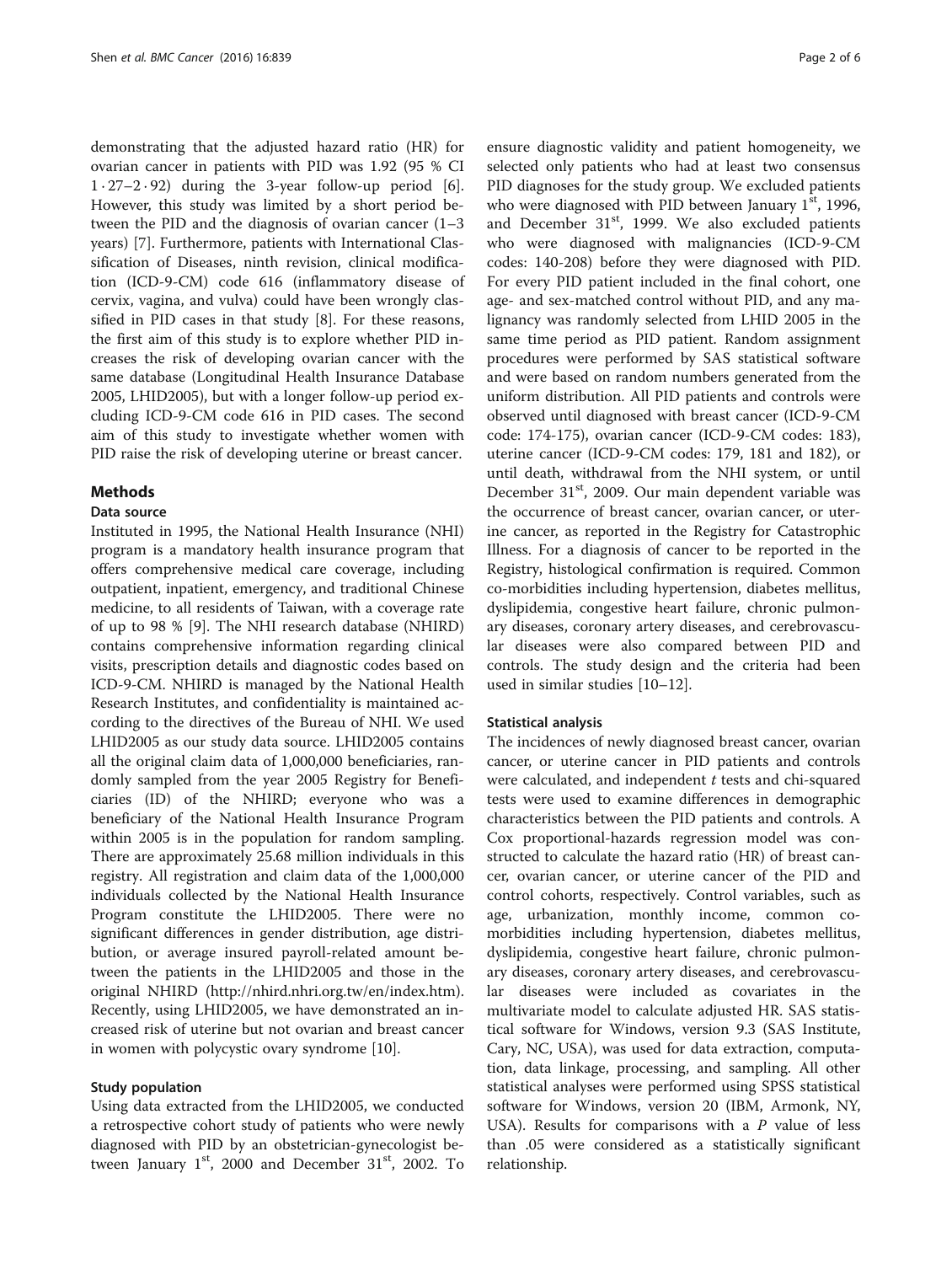<span id="page-2-0"></span>For further confirmation of our study results, we also designed a case control study. All subjects who were aged 20 and older and were newly diagnosed with uterine, ovarian or breast cancer, respectively in 2009 were included as case group. The controls were matched to cases by age, sex, and index date with a ratio of 1:4. Diagnosis of PID before index events was recorded during period of 2000-2009. The percentage of PID diagnosis in patients with uterine, ovarian, breast cancer and three control cohorts were calculated respectively. Odds ratios and 95 % confidence intervals were also estimated by using multiple logistic regression.

# Results

Our study included 32,268 PID patients and 32,268 controls without PID. Comparisons of demographic and clinical variables between PID patients and controls are presented in Table 1. Median age at enrollment was 34.48 years (inter-quartile range [IQR], 27.46– 42.06 years), with a median follow-up period of 8.84 years (IQR, 8.04–9.51 years) for both PID and controls. Comorbidities, including hypertension, diabetes mellitus, dyslipidemia, congestive heart failure, cerebrovascular disease and chronic pulmonary disease were more common in PID patients than controls. During this study

|  |  |  |  |  | <b>Table 1</b> Characteristics of patients with pelvic inflammatory disease and comparison subjects |  |
|--|--|--|--|--|-----------------------------------------------------------------------------------------------------|--|
|--|--|--|--|--|-----------------------------------------------------------------------------------------------------|--|

|                                                 | PID (%)                   | Control (%)              | $P$ values         |
|-------------------------------------------------|---------------------------|--------------------------|--------------------|
| No.                                             | 32,268                    | 32,268                   |                    |
| Age (years) <sup>a</sup>                        | 34.48 (27.46 - 42.06)     | 34.48 (27.47 - 42.06)    | 0.972              |
| Distribution of age                             |                           |                          | >0.999             |
| $20 - 39$                                       | 22,221 (68.86)            | 22,221 (68.86)           |                    |
| $40 - 59$                                       | 9299 (28.82)              | 9299 (28.82)             |                    |
| >60                                             | 748 (2.32)                | 748 (2.32)               |                    |
| Comorbidities                                   |                           |                          |                    |
| Hypertension                                    | 1985 (6.15)               | 1640 (5.08)              | $< 0.001^{\rm b}$  |
| Diabetes mellitus                               | 1452 (4.50)               | 1106 (3.43)              | $< 0.001^{\rm b}$  |
| Dyslipidemia                                    | 1816 (5.63)               | 1266 (3.92)              | $< 0.001^{\rm b}$  |
| Coronary artery disease                         | 51(0.16)                  | 37 (0.11)                | 0.137              |
| Congestive heart failure                        | 181 (0.56)                | 132 (0.41)               | 0.006 <sup>b</sup> |
| Cerebrovascular disease                         | 437 (1.35)                | 348 (1.08)               | 0.002 <sup>b</sup> |
| Chronic pulmonary disease                       | 1684 (5.22)               | 1230 (3.81)              | $< 0.001^{\rm b}$  |
| Degree of urbanization                          |                           |                          | $< 0.001^{\rm b}$  |
| Urban                                           | 20,634 (63.95)            | 21,167 (65.60)           |                    |
| Suburban                                        | 8,998(27.89)              | 8,632 (26.75)            |                    |
| Rural                                           | 2,159 (6.69)              | 1,971 (6.11)             |                    |
| Income group                                    |                           |                          | $< 0.001^{\rm b}$  |
| Low income                                      | 13,021 (40.35)            | 13,978 (43.32)           |                    |
| Median income                                   | 15,719 (48.71)            | 13,016 (40.34)           |                    |
| High income                                     | 3,528 (10.93)             | 5,274 (16.34)            |                    |
| Follow-up, years a                              | $8.84(8.04 - 9.51)$       | $8.84$ ( $8.04 - 9.51$ ) | >0.999             |
| Newly diagnosed cancers, N (%)                  |                           |                          |                    |
| Ovarian cancer                                  | 34 (0.11)                 | 24 (0.07)                | 0.192              |
| Breast cancer                                   | 228 (0.71)                | 222 (0.69)               | 0.777              |
| Uterine cancer                                  | 35 (0.11)                 | 27 (0.08)                | 0.313              |
| Age of diagnosis of cancer (years) <sup>a</sup> |                           |                          |                    |
| Ovarian cancer                                  | $45.50$ (40.75 - 59.00)   | $46.50(41.25 - 51.75)$   | 0.183              |
| Breast cancer                                   | $46.00 (40.00 - 52.00)$   | $45.00(41.00 - 50.00)$   | 0.397              |
| Uterine cancer                                  | $47.00$ $(40.00 - 56.00)$ | $52.00$ (45.00 - 55.00)  | 0.222              |

PID pelvic inflammatory disease<br><sup>a</sup> Median (interquartile range)

<sup>b</sup>Statistical significance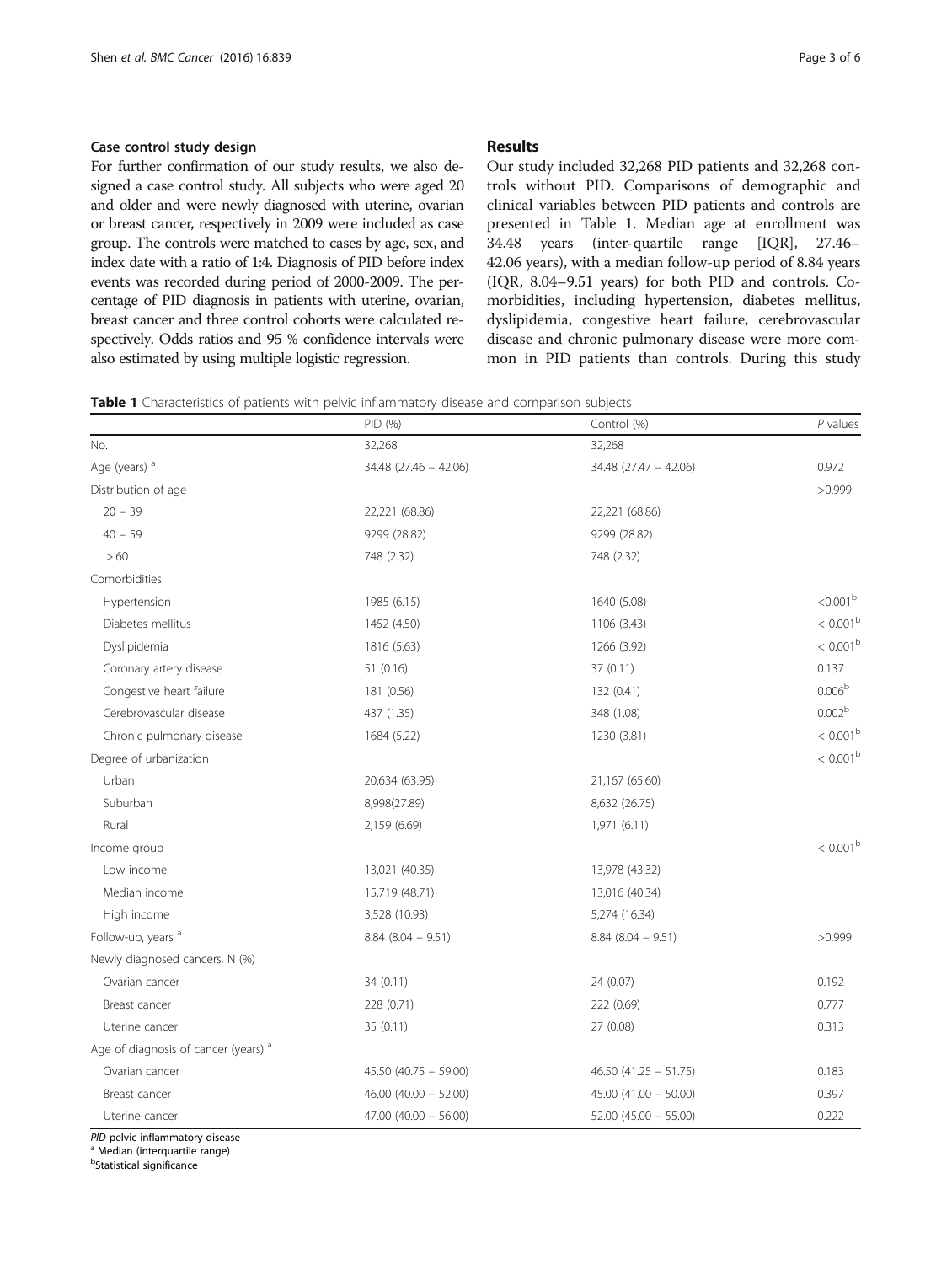period, 34 ovarian cancers, 228 breast cancers, and 35 uterine cancers were observed in PID group and 24 ovarian cancers, 222 breast cancers, and 27 uterine cancers were observed in control group.

# PID on risks of ovarian cancer, breast cancer, and uterine cancer

After adjusting for age, co-morbidities, urbanization, and monthly income, the adjusted HR of ovarian, breast and uterine cancer in subjects with PID were 1.33 (95 % confidence interval [CI] 0.78–2.27), 1.04 (95 % CI 0.86– 1.25), 1.44 (95 % CI 0.85–2.43) respectively in comparison with controls during follow-up (Table 2).

# Results of case control study design

The percentage of PID history in patients with ovarian, breast and uterine cancer, were 29.09 %, 19.38 %, 28.57 %, respectively (Tables 3, 4 and [5\)](#page-4-0). The Odds ratios of ovarian, breast and uterine cancer in subjects with PID history at index date were 1.40 (95 % CI 0.72– 2.70), 1.12 (95 % CI 0.84–1.51), 1.64 (95 % CI 0.90–2.97) respectively. The results are consistent with our cohort study designs which showed that there is no increased risk for ovarian, breast or uterine cancer among women who have PID compared to a matching population.

# **Discussion**

In a nationwide population-based study of ovarian cancer among PID patients in Taiwan, it was found that patients with PID had an increased risk of ovarian cancer than patients without PID [\[6](#page-5-0)]. However, in our nationwide population-based study in Taiwan with the same database, no significantly increased risk of subsequent ovarian cancer was observed after a diagnosis of PID. The discrepancy between such study and our study may have come from differences in study periods (3 years versus 10 years), physician specialties for PID diagnosis (obstetrician-gynecologist and other specialties versus obstetrician–gynecologist), differences in diagnosis restrictions for ovarian cancer (only patients with catastrophic illness certificate in our study) and PID ICD-9-CM coding (ICD-9- CM codes 614-616 versus ICD-9-CM codes: 614-615). In the cohort studied by Lin and colleagues, at least two

Table 2 Hazard ratios of developing cancer between patients with pelvic inflammatory disease and comparison subjects

|                | Crude HR (95 % CI)  | Adjusted HR (95 % CI) <sup>a</sup> |
|----------------|---------------------|------------------------------------|
| Ovarian cancer | $1.42(0.84 - 2.39)$ | $1.33(0.78 - 2.27)$                |
| Breast cancer  | $1.03(0.85 - 1.24)$ | $1.04(0.86 - 1.25)$                |
| Uterine cancer | $1.35(0.81 - 2.24)$ | $1.44(0.853 - 2.43)$               |

HR hazard ratio, CI confidence interval

<sup>a</sup>Adjusted for age, hypertension, diabetes mellitus, dyslipidemia, coronary artery disease, congestive heart failure, cerebrovascular disease, chronic pulmonary disease, urbanization and income

Table 3 Odds ratio of history of pelvic inflammatory disease on ovarian cancer

|         | Ovarian cancer group<br>$(N = 55)$ | Control group<br>$(N = 220)$ | $OR = 1.40$<br>(95 % CI 0.72-2.70)<br>$P = 0.32$ |
|---------|------------------------------------|------------------------------|--------------------------------------------------|
| PID (%) | 16 (29.09)                         | 50 (22.73)                   |                                                  |

OR odds ratio, CI confidence interval, PID pelvic inflammatory disease

episodes of PID in relation to diagnosis of ovarian cancer had to occur within 1–3 years [\[6\]](#page-5-0). In such a short period, a causal relation between PID and ovarian cancer seems less likely, and the inverse relationship between ovarian cancer risk factor and PID cannot be excluded [\[7](#page-5-0)]. Furthermore, both ICD-9-CM codes 614 and 615 refer to inflammatory disease of the ovary, fallopian tube, pelvic cellular tissue, peritoneum, and uterus, except cervix, respectively, which fit the diagnosis of PID. However, PID cases in Lin and colleagues' study also included ICD- 9- CM code 616, which refers to the inflammatory disease of cervix, vagina, and vulva. These infections affect only the lower genital tract which is unrelated to or has not yet progressed to PID. Thus, it would be inappropriate to include diseases pertinent to code 616 in this survey [[8\]](#page-5-0). In addition, our main dependent variables, the occurrence of breast cancer, ovarian cancer, or uterine cancer, are collected from the Registry for Catastrophic Illness and histological confirmation is required for a diagnosis of cancer to be reported in the Registry, Therefore, the diagnosis of cancer in our study is more precise.

Furthermore, our analysis showed that hypertension, dyslipidemia and diabetes were more prevalent in women with PID than in women without PID (Table [1](#page-2-0)). Medical conditions associated with metabolic syndrome such as hypertension, dyslipidemia and diabetes may alter immune response and increase the risk of PID in women [[13, 14](#page-5-0)].

Ovarian, uterine and breast cancers are associated with several risk factors, such as low parity and infertility [[15\]](#page-5-0), which are common complications of PID [[16](#page-5-0), [17](#page-5-0)]. In addition, inflammatory response triggered by bacterial or viral infection is a major factor for human carcinogenesis [\[18, 19](#page-5-0)]. In addition of ovarian cancer, earlier reports have suggested PID diagnosis is a risk factor for cervical intra-epithelial neoplasia [\[20\]](#page-5-0), cervical cancer [[21\]](#page-5-0) and colorectal cancer [[22](#page-5-0)]. In this study, we investigated the hypothesis that PID may increase the risk of uterine and breast cancers using a national health insurance database. Our study suggests that there are no

Table 4 Odds ratio of history of pelvic inflammatory disease on breast cancer

|         | Breast cancer group<br>$(N = 356)$ | Control group<br>$(N = 1424)$ | $OR = 1.12$<br>(95% CI 0.84-1.51) |  |
|---------|------------------------------------|-------------------------------|-----------------------------------|--|
| PID (%) | 69 (19.38)                         | 251 (17.63)                   | $P = 0.44$                        |  |

OR odds ratio, CI confidence interval, PID pelvic inflammatory disease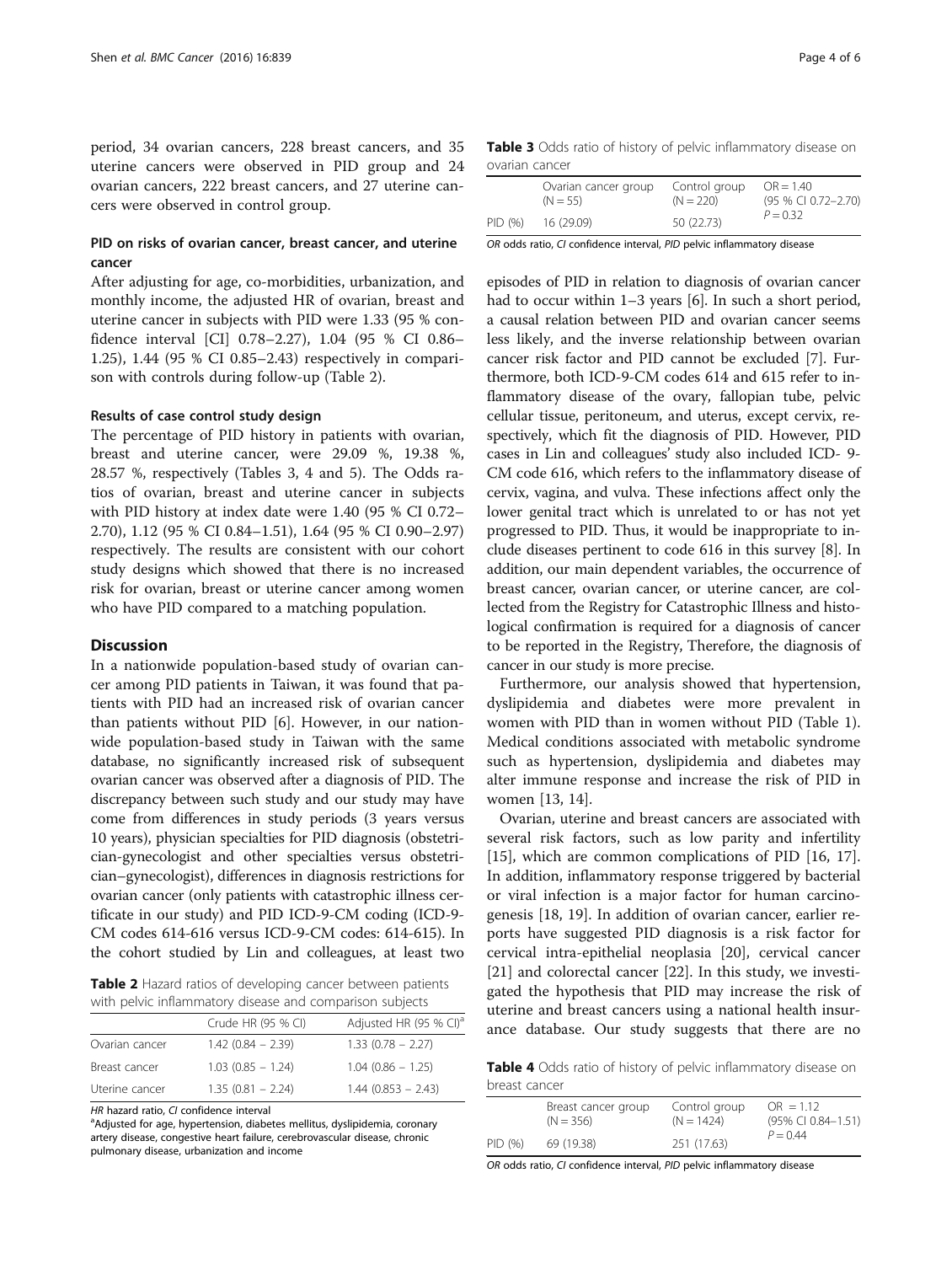<span id="page-4-0"></span>Table 5 Odds ratio of history of pelvic inflammatory disease on uterine cancer

|         | Uterine cancer group<br>$(N = 70)$ | Control group<br>$(N = 280)$ | $OR = 1.64$<br>(95 % CI 0.90-2.97)<br>$P = 0.11$ |
|---------|------------------------------------|------------------------------|--------------------------------------------------|
| PID (%) | 20 (28.57)                         | 55 (19.64)                   |                                                  |

OR odds ratio, CI confidence interval, PID pelvic inflammatory disease

increased risks for both cancers among people who have PID compared to a matching population.

Based on the relatively small number of patients diagnosed with cancer in our study, we collected annual number and incidence of ovarian, breast and uterine cancer of Taiwan from Health Promotion Administration, Ministry of Health and Welfare of Taiwan (<https://cris.hpa.gov.tw/>) and compared above figures with our study. The results showed that incidence rate of ovarian, breast or uterine cancer was similar between general population of Taiwan and subjects of our study (Additional file 1: Table S1). Hence, we think the results of our study were representative and valid.

The strength of our study is the use of a populationbased data set with an enrollment of a large number of subjects, enabling us to trace the subsequent risk of gynecologic cancers in PID subjects and controls. Furthermore, diagnosis of cancer in our study must be confirmed by histological confirmation. In addition, our study design included an unbiased participant selection process. Because participation in NHI is mandatory and all residents of Taiwan can access health care with low copayments, referral biases were low with high follow-up compliance.

Certain limitations to our findings should, however, be considered: First, LHID2005 did not contain some important information regarding the studied subjects. Some of the patient information which may influence the risk of gynecologic cancers, such as smoking, alcohol consumption, parity, infertility, age at menarche, and family history of gynecologic cancers, were not available for analysis [\[15\]](#page-5-0). Thus, we were unable to control these potentially confounding factors. Second, diagnosis of PID can only be confirmed with a positive bacteriological test for lower genital tract infection such as chlamydia or gonorrhea [[23\]](#page-5-0). PID diagnosis was entirely determined using the ICD codes from the National Health Insurance claim database, and there may be concerns regarding the diagnostic accuracy of the database. Third, the follow-up duration in this study (median follow-up time 8.84 years) may have been insufficient for detecting the carcinogenesis of certain types of cancer. Most ovarian, uterine, and breast cancer occur after age 50 and the short follow-up time in this study may underestimate any possible association. Thus, future studies with longer follow-up periods are required to determine the long-term risk of cancer among PID patients. Forth, our study is based on Taiwan National Health Insurance

research database and it's difficult to apply the results of our study to other regions with complete different population composition, culture, or climate due to limited geographical coverage. Finally, prevalence of PID diagnoses were identified using the ICD-9 codes from the database may be underestimated as only subjects seeking medical evaluation can be identified, leading to a likely underestimation of the association between PID and gynecologic cancers.

# Conclusions

In summary, our study did not support the idea that the risk of ovarian cancer is higher in PID patients as shown in an earlier report with same nationally representative cohort database. We also demonstrated that PID diagnosis is not a risk factor for breast or uterine cancers.

# Additional file

[Additional file 1: Table S1.](dx.doi.org/10.1186/s12885-016-2857-1) Number and incidence rate (IR, cancer event per 100000 person years) of ovarian, breast or uterine cancer in general population of Taiwan and PID subjects between 2000 and 2009. (DOC 49 kb)

#### Acknowledgments

The study was based on data from the National Health Insurance Research Database (provided by the Bureau of National Health Insurance of the Department of Health, Taiwan, and managed by the National Health Research Institute, Taiwan). The interpretation and conclusions contained in this article do not represent those of the Bureau of National Health Insurance, the Department of Health, or the National Health Research Institute. The authors alone are responsible for the content and writing of the paper.

#### Funding

This work was supported by grant MOST 104-2314-B-075 -072 -MY3 from Taiwan Ministry of Science and Technology and grant V104C-018 from the Taipei Veterans General Hospital. The funders had no role in study design, data collection and analysis, decision to publish, or preparation of the manuscript.

# Availability of data and materials

The datasets during and/or analysed during the current study available from the corresponding author on reasonable request.

#### Authors' contributions

Conceived and designed the experiments: SJT, CCS. Performed the experiments and analyzed the data: CCS, LYH, YYC. Contributed reagents/ materials/analysis tools: SJT, ACY, JHH. Wrote the paper: CCS, SJT. All authors read and approved the final manuscript.

#### Competing interests

The authors declare that they have no competing interests.

## Consent for publication

Not applicable.

#### Ethics approval and consent to participate

The Institutional Review Board of the Taipei Veterans General Hospital approved this study. Written consent from study patients was not obtained because the NHI dataset consists of de-identified secondary data for research purposes, and the Institutional Review Board of Taipei Veterans General Hospital issued a formal written waiver for the need for consent.